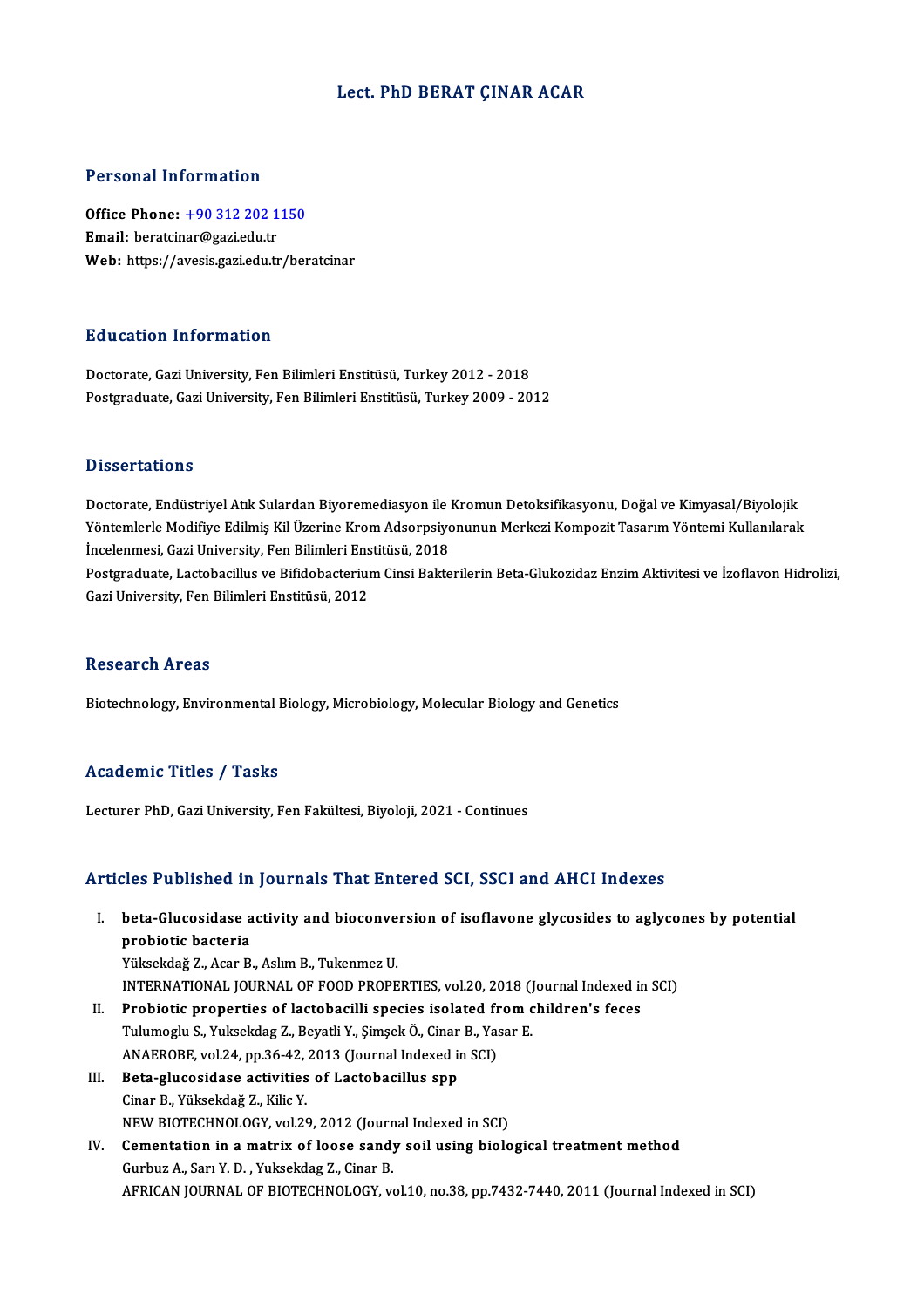# Articles Published in Other Journals

rticles Published in Other Journals<br>I. Kimyasal Yöntemlerle Atık Sulardan Ağır Metal Giderimi<br>Cuar Agar B. Agar M. B Kimyasal Yöntemlerle<br>Cinar Acar B., Acar M. B.<br>Cari Üniversitesi Fon Fol Çınar Acar B., Acar M. B.<br>Gazi Üniversitesi Fen Fakültesi Dergisi, vol.3, no.1, pp.1-13, 2022 (National Refreed University Journal)

# Refereed Congress / Symposium Publications in Proceedings

- efereed Congress / Symposium Publications in Proceedings<br>I. Bioremediation and Thermodynamics/Kinetic Study of Cr(III) Adsorption onto Modified Clay by<br>Using Composite Design Method Bioremediation and Thermodyna<br>Using Composite Design Method. **Bioremediation and T<br>Using Composite Desi<br>Cmar Acar B., Acar M. B.**<br>W. International Leather
	- Çınar Acar B., Acar M. B.

Using Composite Design Method.<br>Çınar Acar B., Acar M. B.<br>V. International Leather Enginering Congress Innovative Aspects for Leather Industry., İzmir, Turkey, 10 October<br>2019 V. International Leather Enginering Congress Innovative Aspects for Leather Industry., İzmir, Turkey, 10 Octol<br>2019<br>II. Reduction of Hexavalent Chromium by Bacteria and Investigation of Chromium (III) Adsorption<br>2018 Agen

- 2019<br>Reduction of Hexavalent Chromiur<br>Çınar Acar B., Acar M. B. , Yüksekdağ Z.<br>International Euresian Cenference en L Reduction of Hexavalent Chromium by Bacteria and Investigation of Chromium (III) Adsorption<br>Çınar Acar B., Acar M. B. , Yüksekdağ Z.<br>International Eurasian Conference on Biological and Chemical Sciences (Eurasian BioChem 2 Cinar Acar B., *I*<br>International E<br>26 April 2018<br>Investigation International Eurasian Conference on Biological and Chemical Sciences (Eurasian BioChem 2018), Ankara, Turkey,<br>26 April 2018<br>III. Investigation of chromium (vi) adsorption on acid treated bentonite using central composite
- 26 April 2018<br>III. Investigation of chromium (vi) adsorption on acid treated bentonite using central composite design<br>Cunar Acar B., Yüksekdağ Z., Acar M. B. , Çetinkaya B. Investigation of chromium (vi) adsorption on acid treated bentonite using central composite design<br>Çınar Acar B., Yüksekdağ Z., Acar M. B. , Çetinkaya B.<br>International Eurasian Conference on Biological and Chemical Science Çınar Acar B., Yüksekdağ Z., Ac<br>International Eurasian Confere<br>26 April 2018, vol.2, pp.84-89<br>Engume Ontimination and B 26 April 2018, vol 2, pp 84-89
- IV. Enzyme Optimization and Partial Purification of Beta-Glycosidase Produced by Lactobacillus rhamnosus BAZ78 rhamnosus BAZ78<br>Çınar Acar B., Yüksekdağ Z., Aslım B.<br>International Conference on Advances in Science, İstanbul, Turkey, 13 September 2017<br>Stronaiyumun H2SO4 ve HCl ile Muemole Edilmiş Conkuy Bontoniti Üzerine Se

Çınar Acar B., Yüksekdağ Z., Aslım B.

Çınar Acar B., Yüksekdağ Z., Aslım B.<br>International Conference on Advances in Science, İstanbul, Turkey, 13 September 2017<br>V. Stronsiyumun H2SO4 ve HCl ile Muamele Edilmiş Çankırı Bentoniti Üzerine Sorpsiyon<br>Davranıslarını International Conference on Advances in Science, İstanbul, Turkey, 13 Septem<br>Stronsiyumun H2SO4 ve HCl ile Muamele Edilmiş Çankırı Bentoniti Ü<br>Davranışlarının Deneysel Tasarım Yöntemi Kullanılarak İncelenmesi<br>Cınar Asar B. Stronsiyumun H2SO4 ve HCl ile Muamel<br>Davranışlarının Deneysel Tasarım Yönte<br>Çınar Acar B., Acar M. B. , Çetinkaya B., Tel H.<br>YL Ulusel Nükleer Bilimler ve Telmelejileri Ke Davranışlarının Deneysel Tasarım Yöntemi Kullanılarak İncelenmesi<br>Çınar Acar B., Acar M. B. , Çetinkaya B., Tel H.<br>XI. Ulusal Nükleer Bilimler ve Teknolojileri Kongresi, Aydın, Turkey, 12 October 2016<br>Determination of bata

# Cmar Acar B., Acar M. B. , Çetinkaya B., Tel H.<br>XI. Ulusal Nükleer Bilimler ve Teknolojileri Kongresi, Aydın, Turkey, 12 October 2016<br>VI. Determination of beta glucosidase activities of 3 lactobacilli strains in simula XI. Ulusal Nükleer Bilin<br>Determination of be<br>intestinal digestion<br>vükseknAČ 7. Cinan Determination of beta glu<br>intestinal digestion<br>YÜKSEKDAĞ Z., Cinar Acar B.<br>4 th World Congrees and Eun intestinal digestion<br>YÜKSEKDAĞ Z., Cinar Acar B.<br>4 th World Congress and Expo on Applied Microbiology, 19 - 23 September 2016

VII. Beta Glukozidaz Enziminin Optimizasyonu ve Kısmi Saflaştırması

Çınar Acar B., Yüksekdağ Z.

I. International Symposium on Tourism and Microbial Food Safety, Antalya, Turkey, 21 April 2016

VIII. Beta-glycosidase enzyme activities of Lactobacillus and hydrolysis of isoflavone Çınar Acar B., Yüksekdağ Z. Beta-glycosidase enzyme activities of Lactobacillus and hydrolysis of isoflavone<br>Çınar Acar B., Yüksekdağ Z.<br>World Congress and Expo on Applied Microbiology, Frankfurt, Germany, 18 August 2015<br>Determination of beta gelagte

Cmar Acar B., Yüksekdağ Z.<br>World Congress and Expo on Applied Microbiology, Frankfurt, Germany, 18 August 2015<br>IX. Determination of beta-galactosidase enzyme activities of Lactobacillus strains<br>Wike Y. Yuksekdag 7 . Cinar World Congress and Expo on<br>Determination of beta-gala<br>Kilic Y., Yuksekdag Z., Cinar B.<br>Eurobistech Acriculture Sump Determination of beta-galactosidase enzyme activities of Lactobacillus strains<br>Kilic Y., Yuksekdag Z., Cinar B.<br>Eurobiotech Agriculture Symposium, Kayseri, Turkey, 12 - 14 April 2012, vol.161, pp.42<br>Beta Clusesidese Enzyme Kilic Y., Yuksekdag Z., Cinar B.<br>Eurobiotech Agriculture Symposium, Kayseri, Turkey, 12 - 14 April 2012, vol.161, pp.42<br>X. Beta-Glucosidase Enzyme Activities of Some Lactobacillus spp.

Çınar Acar B., Yüksekdağ Z.

Beta-Glucosidase Enzyme Activities of Some Lactobacillus spp.<br>Çınar Acar B., Yüksekdağ Z.<br>15th European Congress on Biotechnology of the European Federation of Biotechnology - ECB15, İstanbul,<br>Turkay 22, 26 Sontamber 2012. Çınar Acar B., Yüksekdağ Z.<br>15th European Congress on Biote<br>Turkey, 23 - 26 September 2012 Turkey, 23 - 26 September 2012<br>Supported Projects

Supported Projects<br>ÇINAR ACAR B., BAYBURT A. A. , YÜKSEKDAĞ Z., TÜRKTAŞ ERKEN M., Project Supported by Higher Education<br>Institutions J.izilastobasillus saliyariye KG27L ve Limasilastobasillus reyteri KG21L Bakterilarində F Supportsur i rojsses<br>ÇINAR ACAR B., BAYBURT A. A. , YÜKSEKDAĞ Z., TÜRKTAŞ ERKEN M., Project Supported by Higher Education<br>Institutions, Ligilactobacillus salivarius KC27L ve Limosilactobacillus reuteri KC21L Bakterilerinde